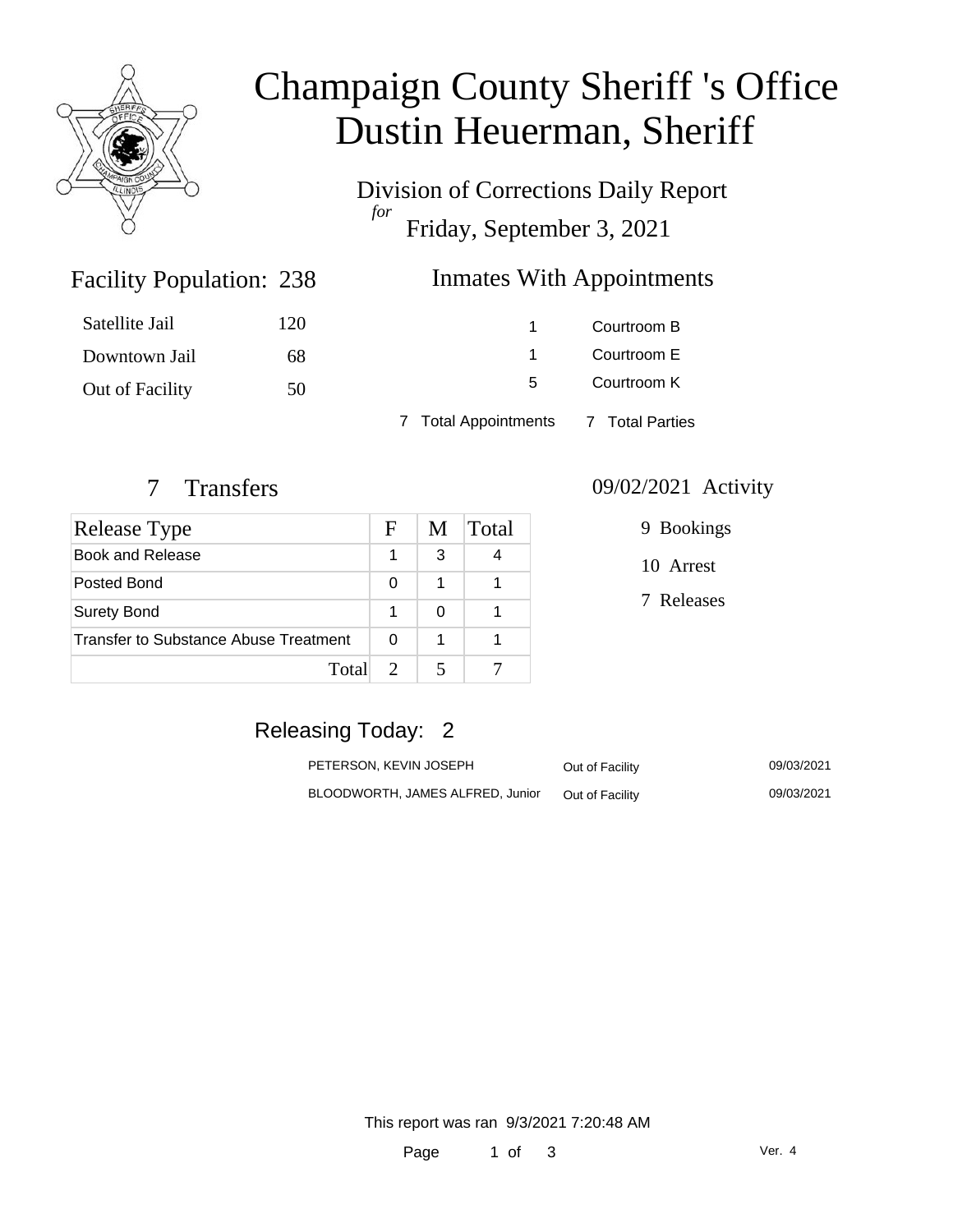

# Champaign County Sheriff 's Office Dustin Heuerman, Sheriff

Division of Corrections Daily Report *for* Friday, September 3, 2021

#### Custody Status Count

- Civil Sentenced CCCC 1
- Electronic Home Dentention 18
	- Felony Arraignment 6
		- Felony Other 3
	- Felony Pre-Sentence 5
		- Felony Pre-Trial 144
	- Felony Pre-Trial DUI 1
	- Felony Sentenced CCSO 7
	- Felony Sentenced IDOC 30
	- Misdemeanor Arraignment 2
		- Misdemeanor Pre-Trial 3
			- Petition to Revoke 5
			- Remanded to DHS 13
				- Total 238

This report was ran 9/3/2021 7:20:48 AM